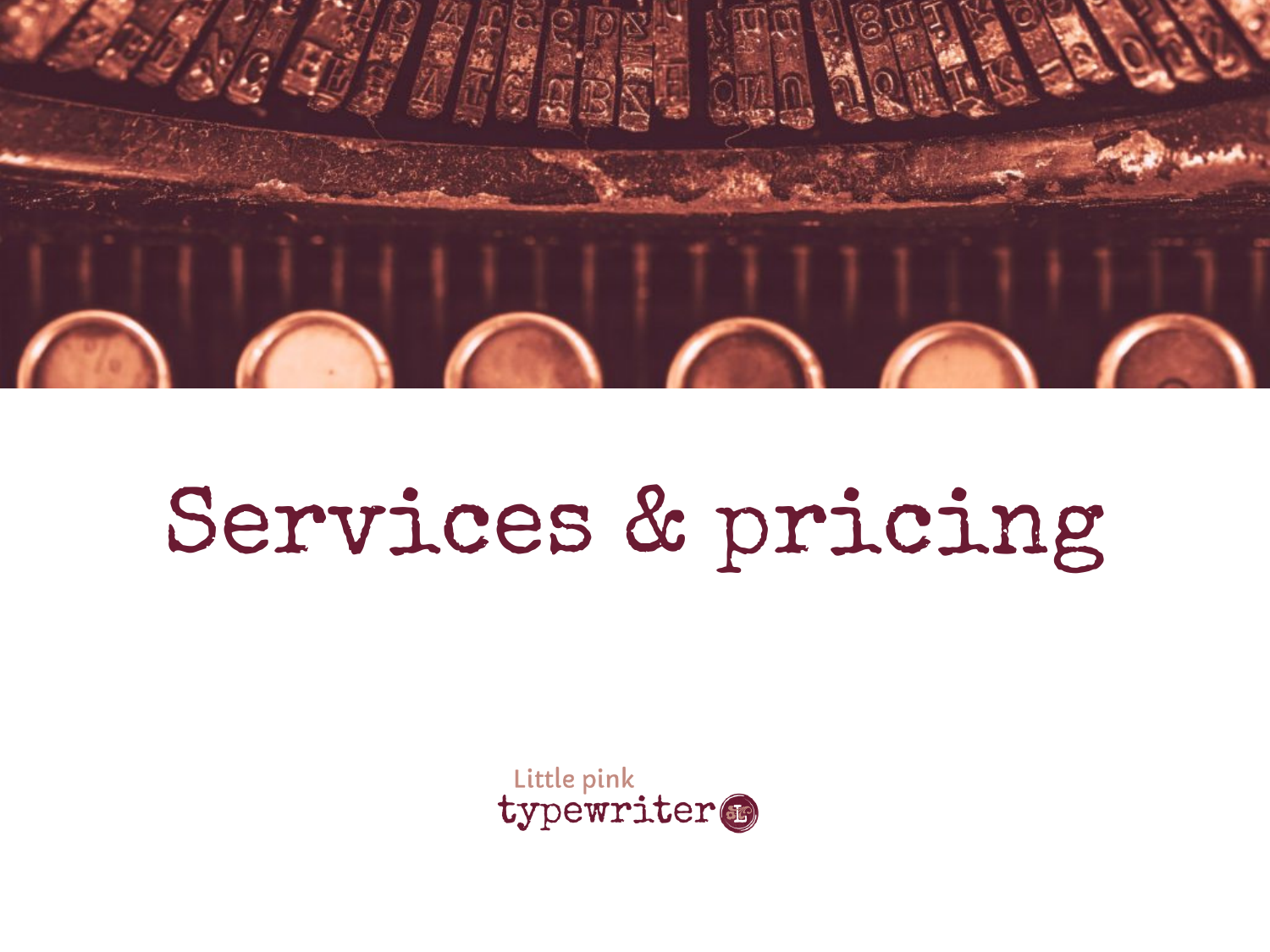Little pink typewriter works with you to create content, print or digital products to help you better communicate with your clients and potential clients.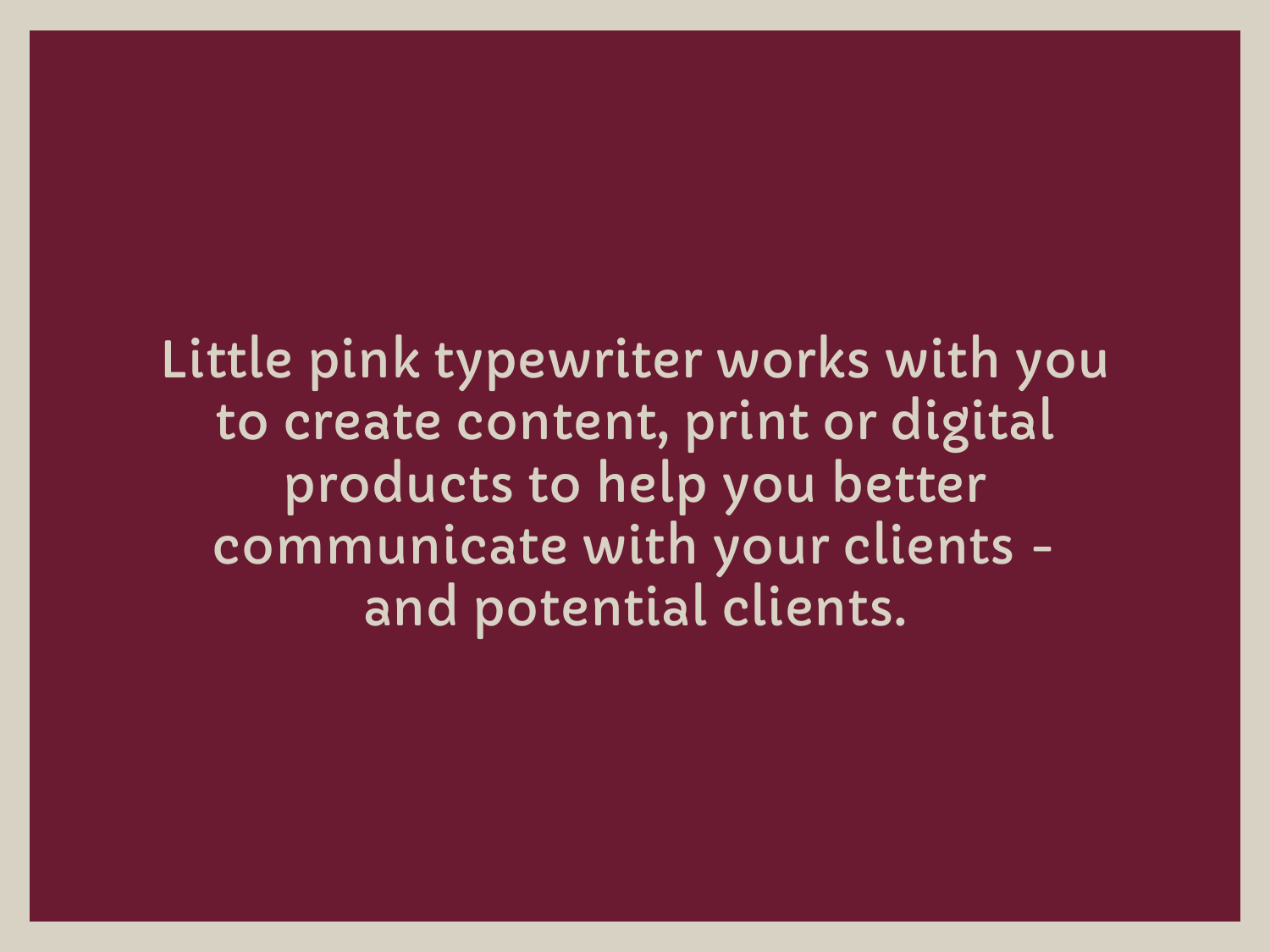## How it works



Listen & consolidate your ideas with my expertise

Develop content strategy & implementation plan

Write, edit, publish, track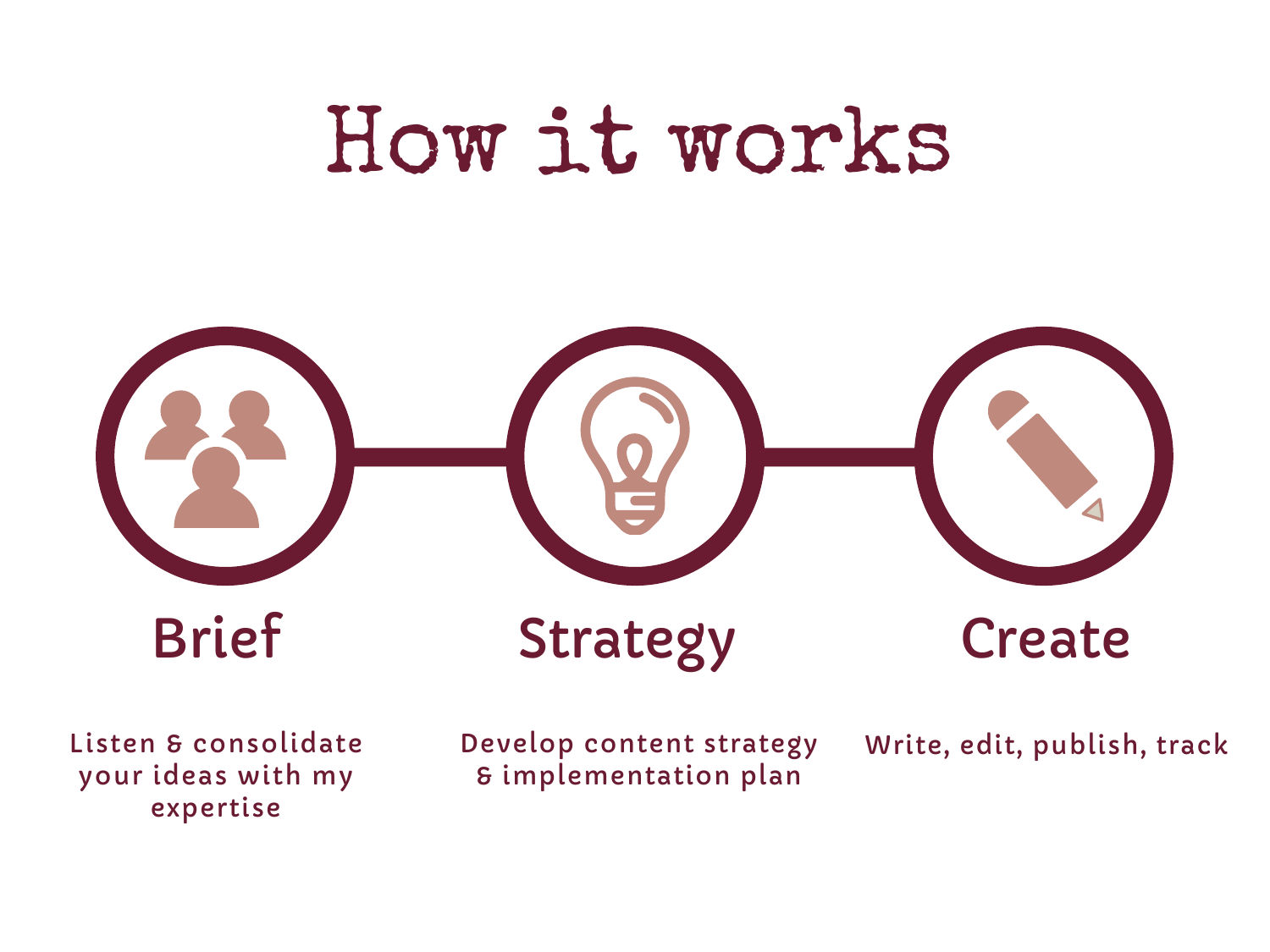### Services

| COPYWRITING             | <b>ALL THE WORDS</b><br>In your brand voice. Transforming your thoughts<br>and business goals into compelling content.                                                |
|-------------------------|-----------------------------------------------------------------------------------------------------------------------------------------------------------------------|
| EDITING                 | <b>FINE-TUNING THE WORDS</b><br>From refining your language and proofreading<br>(spelling, grammar, consistency) to the full-<br>blown edit.                          |
| CONTENT PLUS            | <b>MORE THAN WORDS</b><br>The works! Strategy + content + publishing +<br>sharing + tracking engagement.                                                              |
| PUBLISHING<br>ANAGEMENT | <b>PUBLISHING THE WORDS</b><br>Collaborating with your creative team, external<br>creative or mine to produce print and digital<br>projects from concept to delivery. |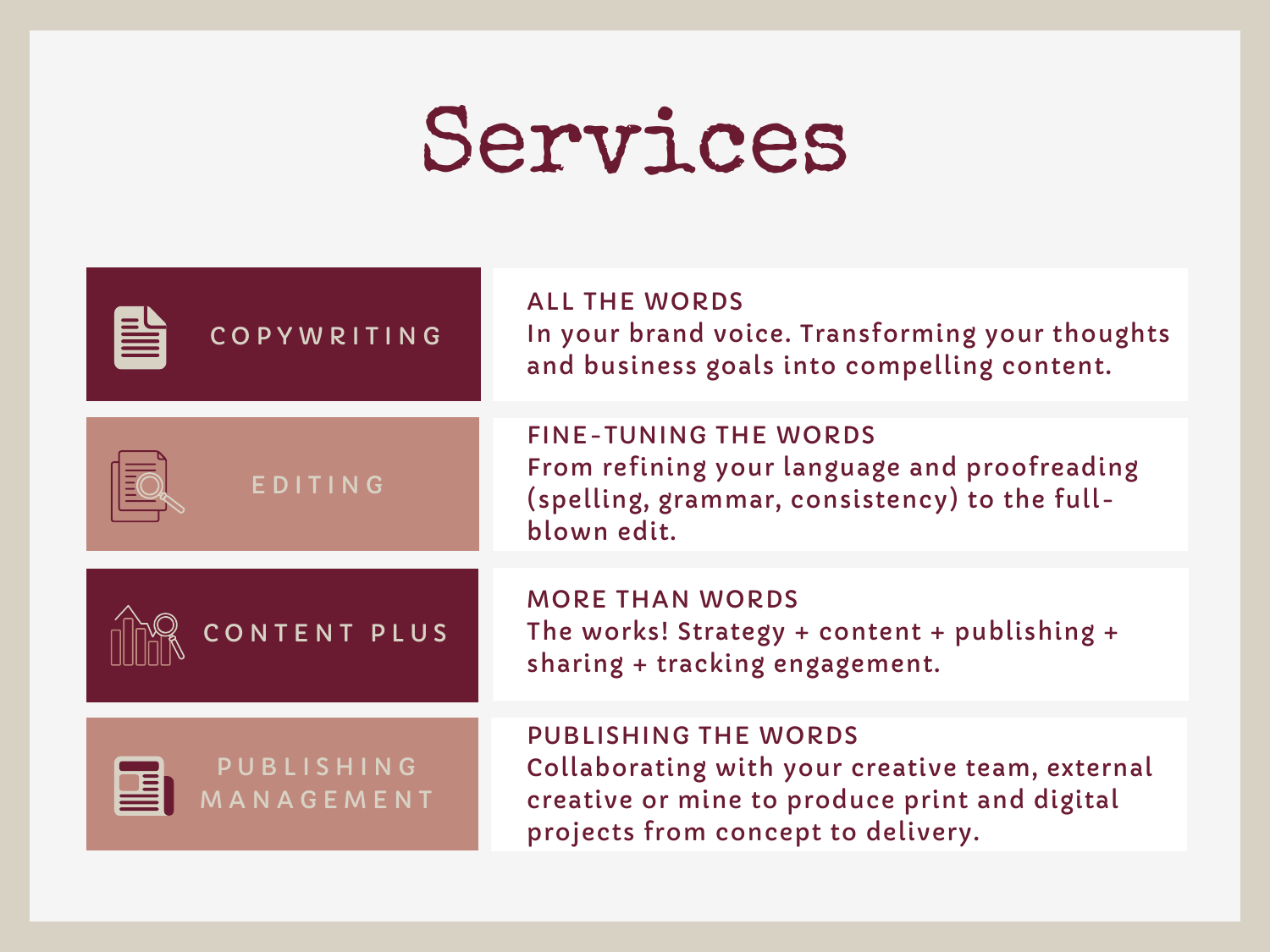#### Pricing & packages

Whether you need a once-off service or have ongoing projects, my customisable, opt in-opt out services will help your content shine, and your business thrive.

|                 | <b>COPYWRITING</b> | <b>EDITING</b> | <b>CONTENT PLUS</b> | <b>PUBLISHING</b> |
|-----------------|--------------------|----------------|---------------------|-------------------|
| <b>BRIEF</b>    |                    |                |                     |                   |
| \$/HOUR         | 120                | 120            | 120                 | <b>NA</b>         |
| \$/MONTH        | 500 (5 hours)      | 500 (5 hours)  | 500 (5 hours)       | <b>NA</b>         |
| <b>PACKAGE</b>  |                    |                |                     | Varies            |
| <b>TRACKING</b> | <b>NA</b>          | <b>NA</b>      |                     | <b>NA</b>         |
| <b>BONUS!</b>   | All iterations     | All iterations | All iterations      | All iterations    |

All prices are in AUD. All packages can be customised to suit your content marketing needs.